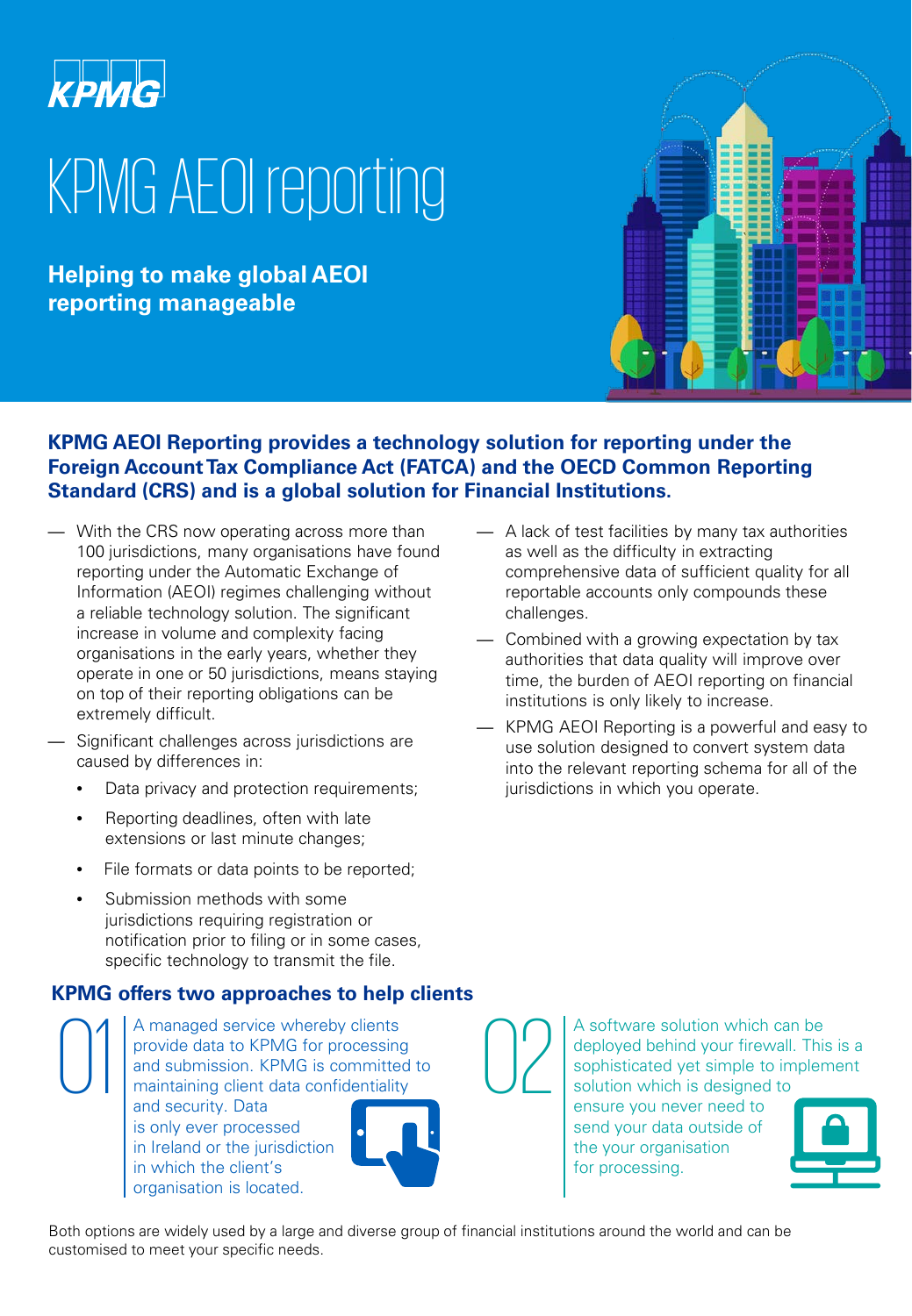### KPMG AEOI data health check

**KPMG recognise the challenge faced by organisations when dealing with data issues in the short period after year end in order to meet the reporting deadline and, as such, have developed the KPMG AEOI data health check.**



Clients can run data through KPMG's proprietary rules engine on a regular basis throughout the year, enabling data issues to be identified during the account opening validation period and be resolved prior to the reporting season. The data health check can be run with whatever frequency the client decides and is automatically updated with any new data rules mandated by tax authorities or created by KPMG, thus ensuring clients are always using the very latest ruleset.



Proactively completing data health checks is already helping clients reduce the accumulation of data integrity issues by allowing these to be resolved prior to the peak year-end period. Removing data integrity issues during the year by periodically using the data health check module should also speed up the final report generation process.



Mandatory and optional schema data points are identified and maintained in the validation checks which help to ensure you are collecting the required data from your account holders for completeness and accuracy of returns.

|          |   | <b>A branched has seven fee the full below to far three terror presenting.</b>                                                       |        |               |                |                               |                             |                                |  |
|----------|---|--------------------------------------------------------------------------------------------------------------------------------------|--------|---------------|----------------|-------------------------------|-----------------------------|--------------------------------|--|
|          |   | selected the temperature and of the contract of<br><b>Individual Assesses: Pethy Assesses:</b> Protecting Present Product Reporting  |        |               |                | Least in Land   Link Projects |                             | · Look Corporate               |  |
|          |   | Action, it interested. Customer teheranes. Account Kehinesoe. Leet Name: Pore Names Date of Birm.                                    |        | <b>Inches</b> | Mars.          | <b>Children</b>               | Aners<br>'8 Melin Aurea 117 | Ony Pont Code<br>Louise 010.08 |  |
| 工口       | ٠ | 23438                                                                                                                                | atras. | Ran-          | $V_{\rm{max}}$ | <b>BULL-1914</b>              |                             | louise, IFBEA.                 |  |
| $\cdots$ |   | Alche Deedur MAN Forther Docut boring count                                                                                          |        | m.            |                |                               |                             |                                |  |
|          |   | $\overline{\phantom{m}}$ by today, this not you control you have returned the scattering and anyther the fields about the generated. |        |               |                |                               |                             | Letta che                      |  |

- \* No real names have been used in the above screen shot
- KPMG AEOI Reporting is a proprietary solution developed, owned and managed by KPMG. It is maintained through local AEOI experts in each jurisdiction with the aim of ensuring the rules and jurisdiction information stay correct and up to date at all times.
- Provides clients with confidence they can submit correct returns, using tried and tested technology, already used by large numbers of financial institutions across the world.
- A global technology solution covering all major jurisdictions, having been successfully used across the world, KPMG member firms provide the confidence to allow clients to correctly file returns in all jurisdictions in which they operate.
- A robust technology solution designed to be quick, easy and cost effective to install.
- The dashboard enables management to view the status and progress of reporting across multiple business units and locations.

### Data **Validation** Scorecard

### Backed by KPMG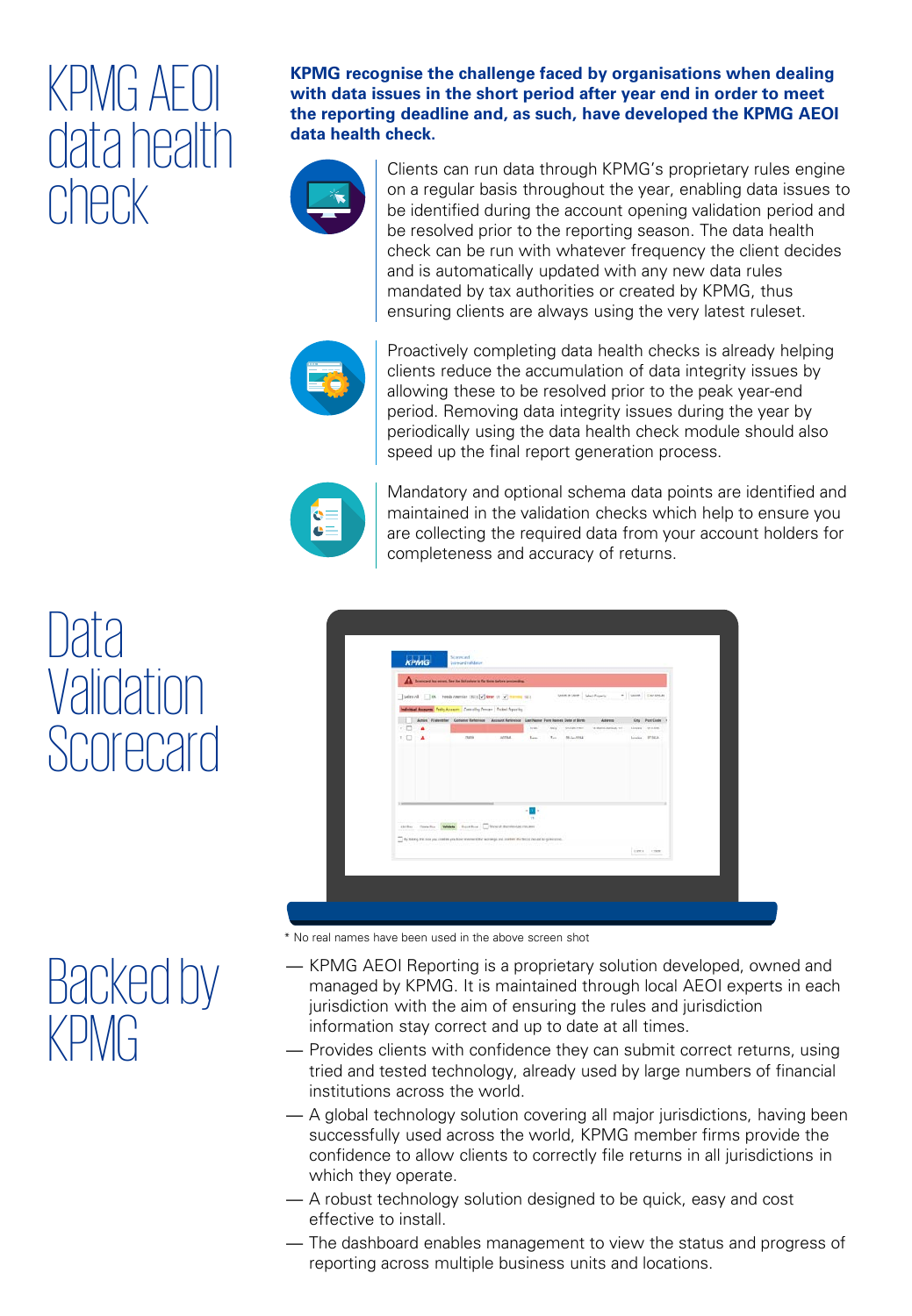### KPMG AEOI Reporting is a simple and cost effective solution for large and small organisations which:

Provides a reporting solution to convert data from core systems into the correct reporting formats 'behind the scenes', removing the need for clients to understand XML or the underlying schemas.

Provides a centralised oversight of the work flow on a customised dashboard to track reporting progress and submissions across organisations with multiple entities in different jurisdictions.

Is quick and easy to install into the clients OC Is quick and easy to install into the clients<br>
organisation and, using innovative distribution,<br>
is designed to ensure real time undates to<br>
a repeat of the XML data in 'burner readeble is designed to ensure real-time updates to schemas and templates are made automatically without any action required by clients.

Is fully scalable to support organisations of a sectors.

Acts as a data validation engine identifying otherwise prevent or delay the submission of returns. Our broad-ranging, proprietary data validation engine runs hundreds of checks on your data before submission.

Carries out detailed Tax Identification Number (TIN) validation to highlight potential data issues with this key data point. 06

Helps to ensure all sensitive customer data is securely held behind the organisation's firewall throughout the creation of the submission file. 07

data for audit / control purposes and produces a report of the XML data in 'human readable' form as a record of the submitted information 08

Is fully scalable to support organisations of a<br>wide range of sizes and complexity across all  $\bigcup_{n=1}^{\infty}$  Submits FATCA returns in Model 2 and Non-<br>platform using automation within the tool IGA jurisdictions directly into the IRS IDES platform using automation within the tool. 09

Acts as a data validation engine identifying<br>
errors and missing customer data which could<br>
and information about reporting and<br>
athenuing are useful on the submission of and information about reporting and submission requirements as well as an embedded user guide. 10

### Reporting dashboard

**The Reporting tool gives a dashboard view allowing control over multiple jurisdictions**